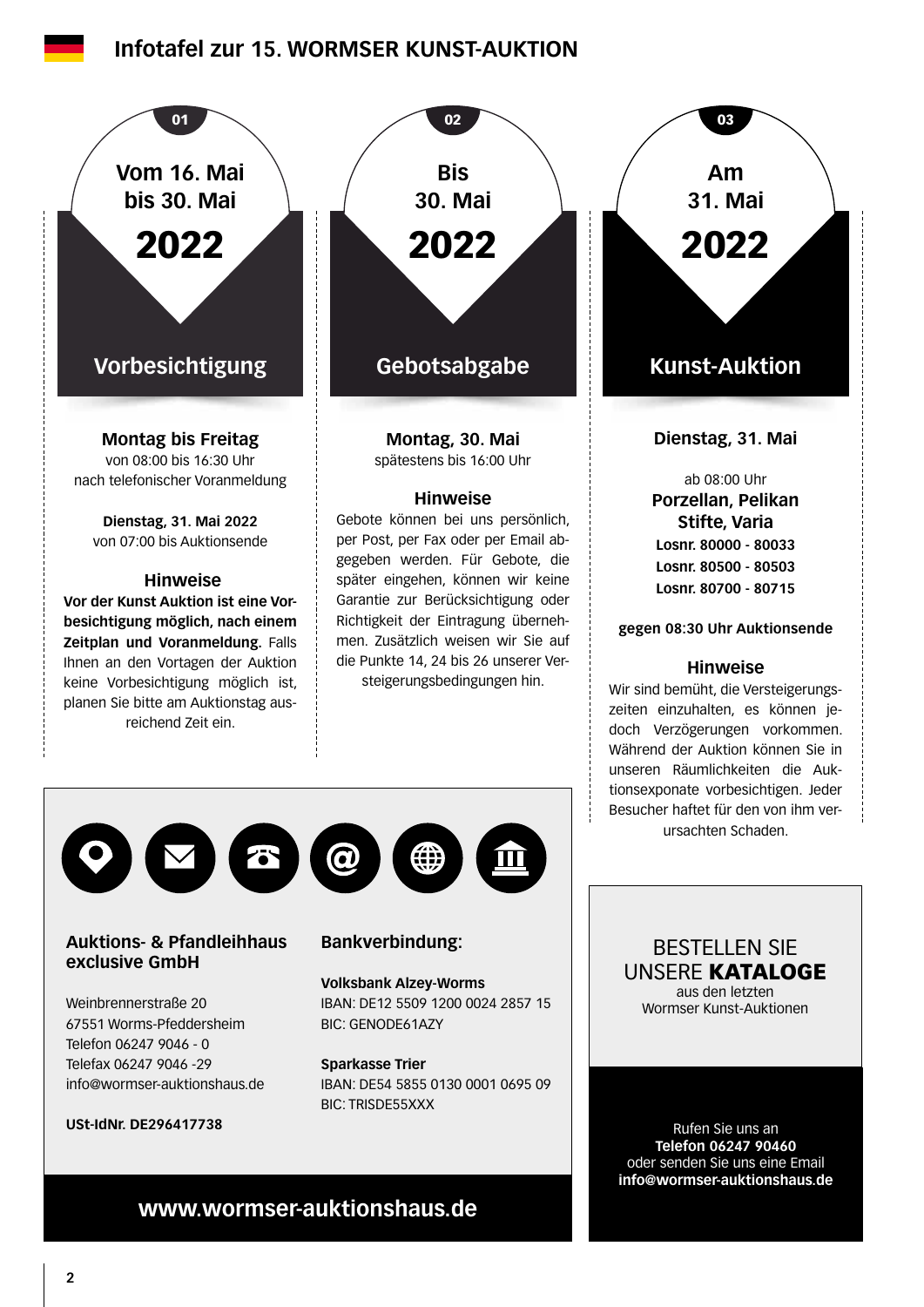# **Infotafel zu 15. WORMSER KUNST-AUKTION**



oder den Zuschlag auf Lose erhalten die nur für Selbstabholer sind, bitten wir nach der Auktion die Abholung innerhalb von vier Wochen zu veranlassen. Ansonsten werden Lagerkosten i. H. v. 30,00 Euro je Monat fällig!



von 08:00 Uhr bis 16:30 Uhr

**Annahmeschluss**  15. Juli 2022

#### **Hinweise**

Einlieferungen von Auktionsexponaten sind jederzeit erwünscht. Bei größeren Objekten ist eine Übernahme bei Ihnen zu Hause möglich. Abholungen sind in Deutschland und im nahen europäischen Ausland möglich.

**Am 30. August** 2022

### **Dienstag, 30. August**

Ab sofort beginnen unsere sachkundigen Mitarbeiter mit den Vorbereitungen für die nächste Wormser Kunst-Auktion, sodass die eingelieferten Sammlerstücke optimal und einem großen Bieterpublikum zum besten Preis präsentiert werden können. Durch unser Auktionshaus erhalten Einlieferer und Bieter die perfekte Plattform.Wir freuen uns schon heute über Ihre Einlieferungen und Gebote.

Ihr Wormser Auktionsteam



Erfahrungen im Auktionshandel seit 1985

QR-CODE **Infotafel zur 15. WORMSER Kunst-AUKTION**

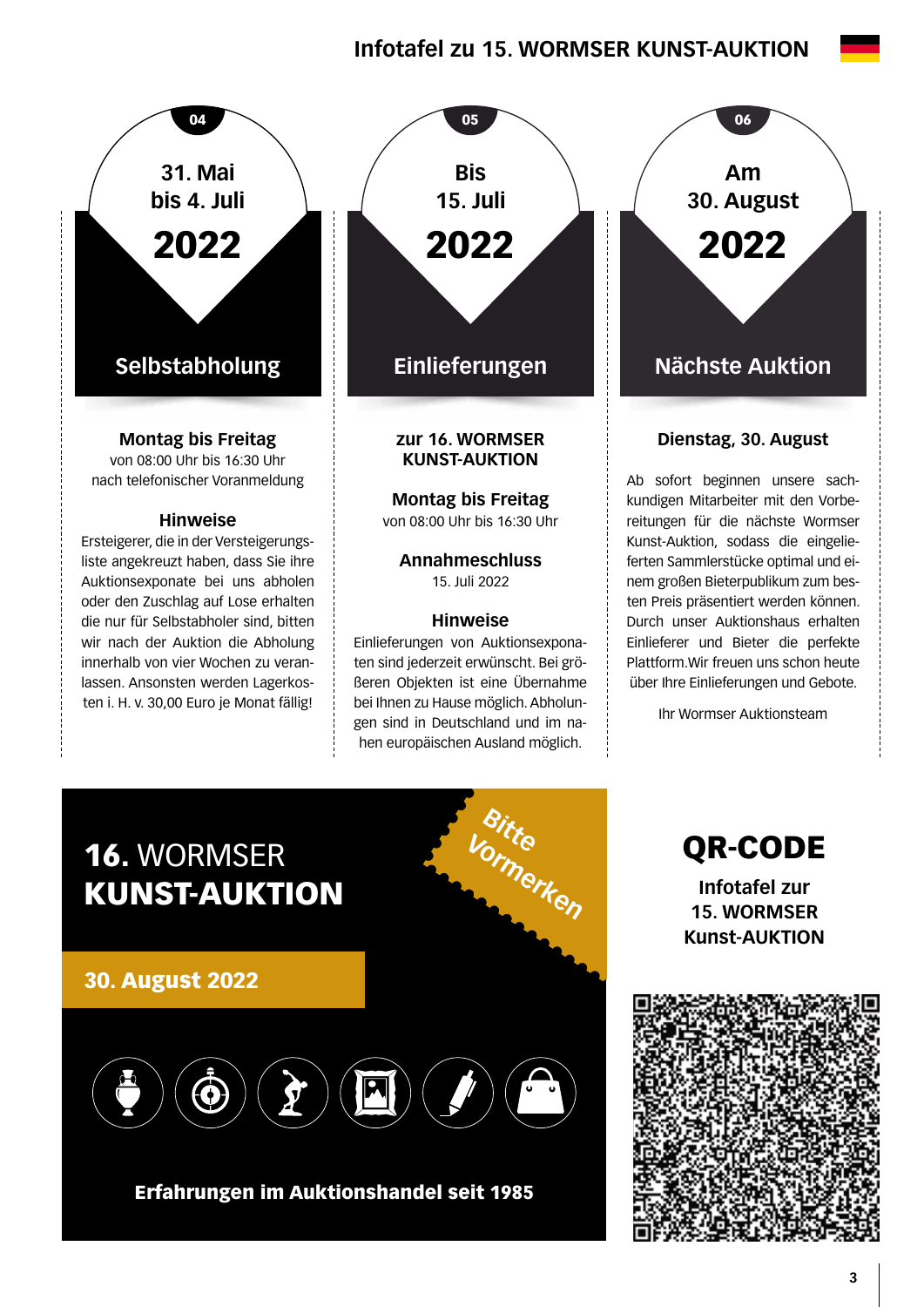

### **Auktions- & Pfandleihhaus exclusive GmbH**

Weinbrennerstraße 20 67551 Worms-Pfeddersheim, Germany Phone +49 6247 9046 - 0 Fax +49 6247 9046 -29 info@wormser-auktionshaus.de

#### **VAT ID number DE296417738**

### **Bank details:**

#### **Volksbank Alzey-Worms** IBAN: DE12 5509 1200 0024 2857 15 BIC: GENODE61AZY

#### **Sparkasse Trier**

IBAN: DE54 5855 0130 0001 0695 09 BIC: TRISDE55XXX

## ORDER OUR **CATALOGS**

from the last Worms art auctions

Give us a call **Telephone 06247 90460** or send us an email **info@wormser-auktionshaus.de**

# **www.wormser-auktionshaus.de**